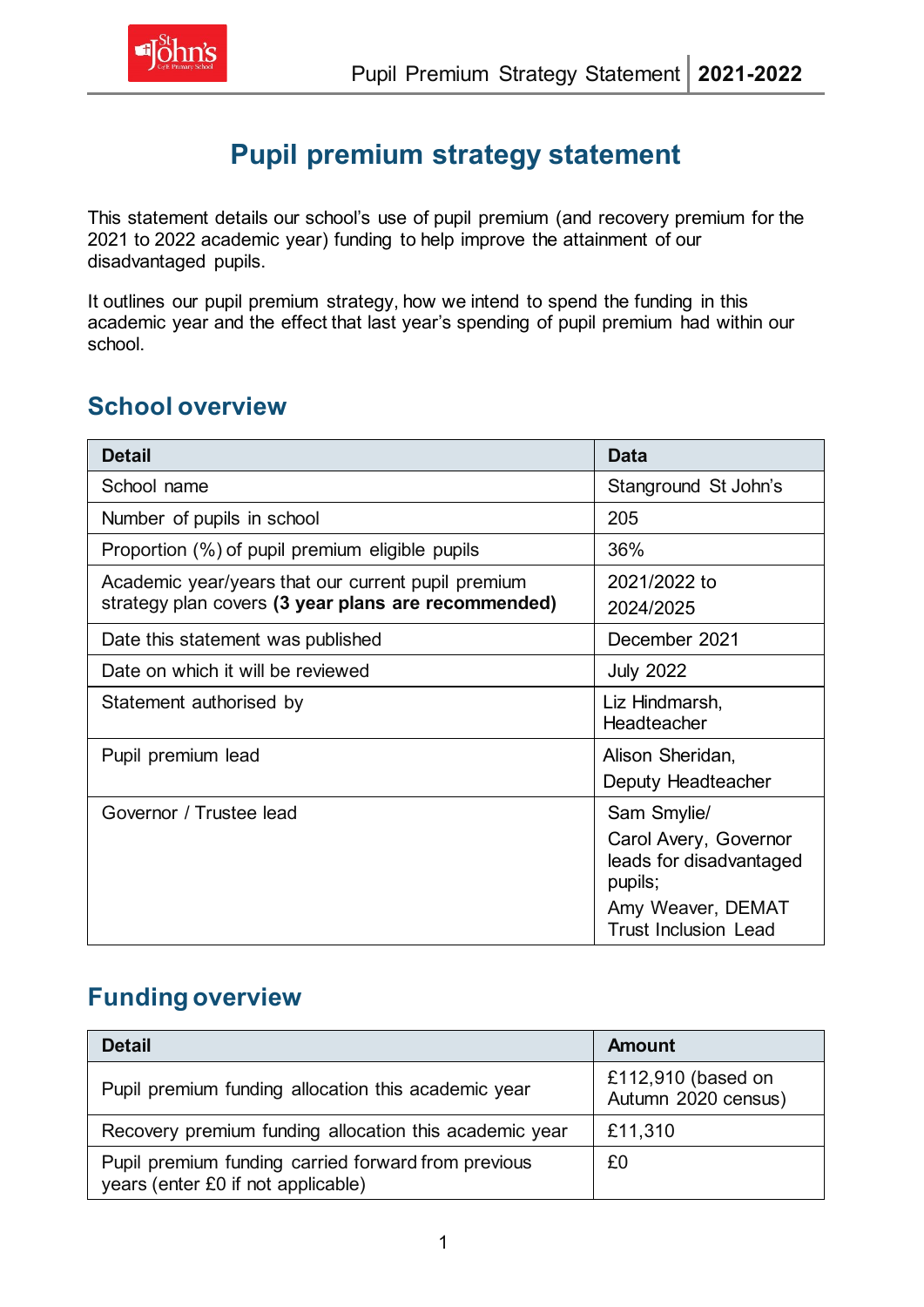

| Total budget for this academic year                                                                                                 | £124,220 |
|-------------------------------------------------------------------------------------------------------------------------------------|----------|
| If your school is an academy in a trust that pools this<br>funding, state the amount available to your school this<br>academic year |          |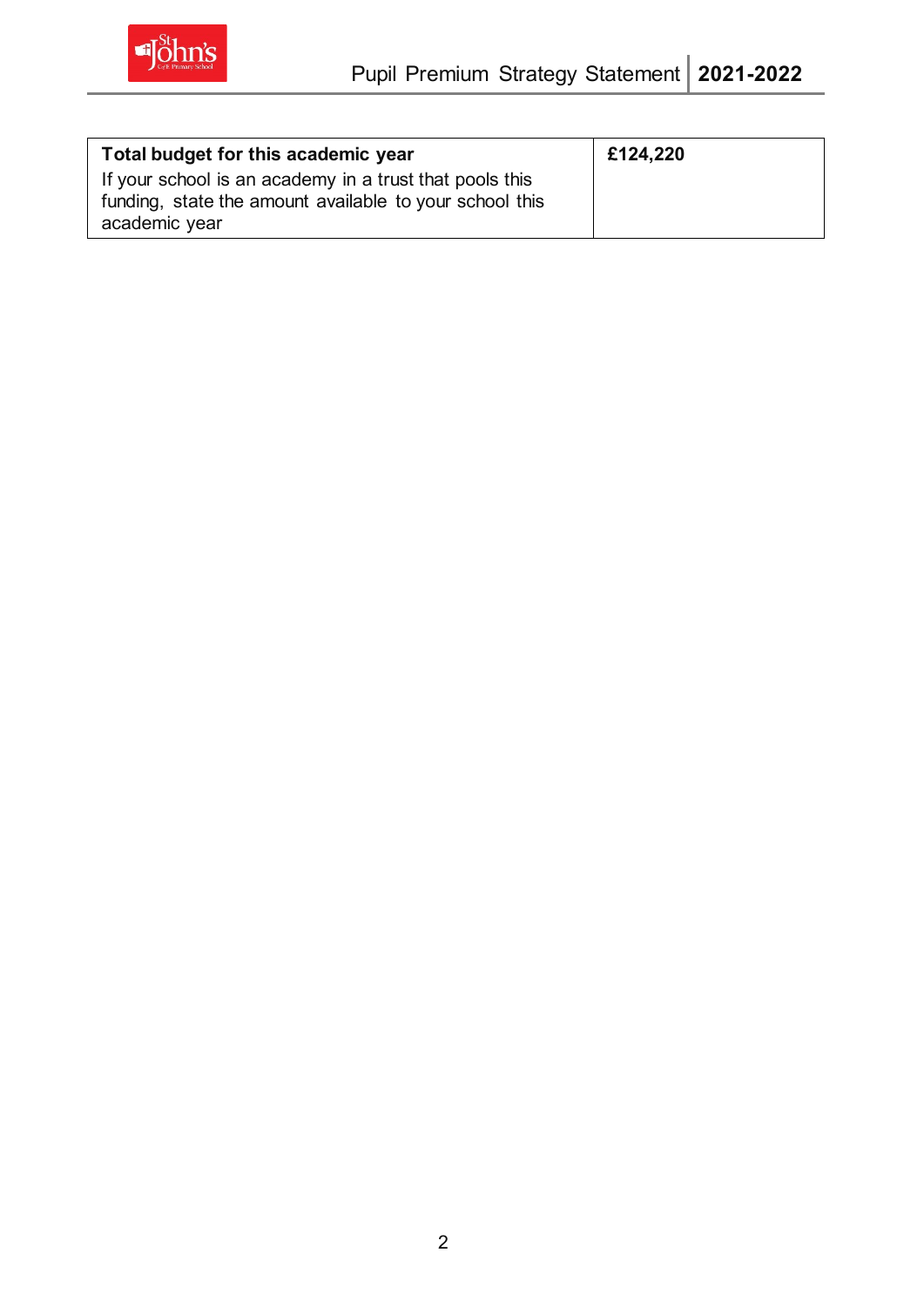# **Part A: Pupil premium strategy plan**

#### **Statement of intent**

*You may want to include information on:*

- *What are your ultimate objectives for your disadvantaged pupils?*
- *How does your current pupil premium strategy plan work towards achieving those objectives?*
- *What are the key principles of your strategy plan?*

## **Challenges**

This details the key challenges to achievement that we have identified among our disadvantaged pupils.

| <b>Challenge</b><br>number | <b>Detail of challenge</b>                                                                                                                                                                                                                                                                                                                                          |
|----------------------------|---------------------------------------------------------------------------------------------------------------------------------------------------------------------------------------------------------------------------------------------------------------------------------------------------------------------------------------------------------------------|
| 1                          | <b>Phonics:</b><br>(Both Formative & Summative (DIBELS)) indicate<br>Assessments<br>disadvantaged pupils are achieving lower outcomes than their non-<br>disadvantaged peers. This negatively impacts their development as<br>readers.                                                                                                                              |
| $\overline{2}$             | Vocabulary gap:<br>Assessments, observations, and discussions with pupils indicate<br>underdeveloped oral language skills and vocabulary gaps among many<br>disadvantaged pupils. These are evident from Reception through to KS2<br>and in general, are more prevalent among our disadvantaged pupils than<br>their peers.                                         |
| 3                          | Gaps is prior learning:<br>Our assessments and observations indicate that the education and well-<br>being of many of our disadvantaged pupils have been impacted by partial<br>school closures to a greater extent than for other pupils. This has resulted<br>in significant knowledge gaps leading to pupils falling further behind age-<br>related expectations |
| 4                          | <b>Social and emotional difficulties:</b><br>These are negatively affecting disadvantaged pupils' readiness to learn.<br>Our assessments (including wellbeing survey), observations, safeguard-<br>ing records and discussions with pupils and families have identified social                                                                                      |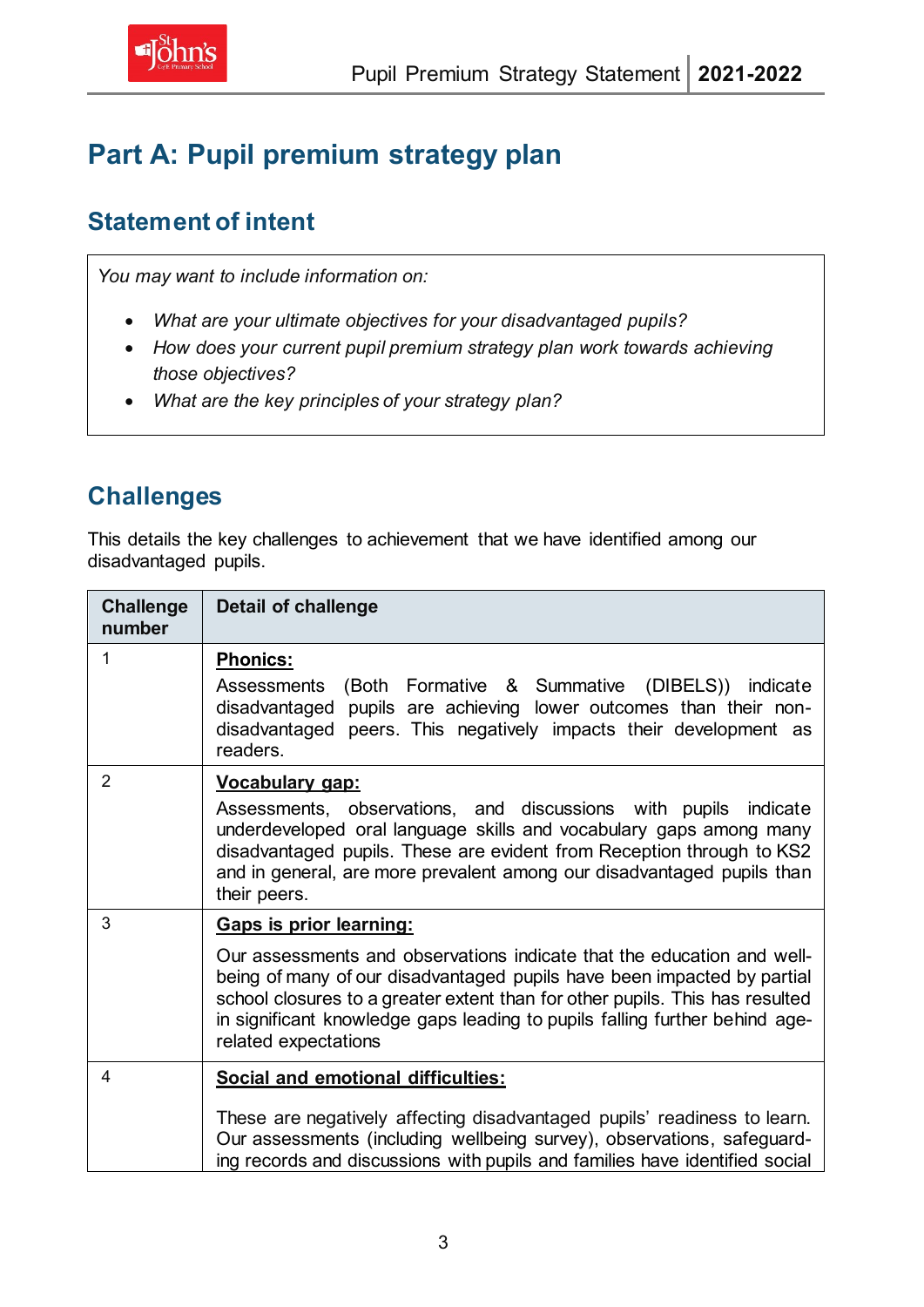

|   | and emotional issues for many pupils and lack of enrichment opportuni-<br>ties during school closure. These challenges particularly affect disadvan-<br>taged pupils and impact their attainment.                                                                                                                                           |
|---|---------------------------------------------------------------------------------------------------------------------------------------------------------------------------------------------------------------------------------------------------------------------------------------------------------------------------------------------|
|   | Teacher referrals for support (including both Early Help and Social Care<br>referrals) have markedly increased during the pandemic. 20 pupils (8 of<br>whom are disadvantaged) currently require additional support with social<br>and emotional needs, with 8 (1 of whom are disadvantaged) receiving<br>1:1 or small group interventions. |
| 5 | Attendance:                                                                                                                                                                                                                                                                                                                                 |
|   | Our attendance data over the last year indicates that attendance among<br>disadvantaged pupils has been between $0 - 4.47\%$ lower than for non-<br>disadvantaged pupils.                                                                                                                                                                   |
|   |                                                                                                                                                                                                                                                                                                                                             |
|   | Over the Autumn term to November there was a persistent absence rate<br>of 21.8% among disadvantaged pupils compared to 14% of their peers<br>during that period. Our assessments and observations indicate that<br>absenteeism is negatively impacting disadvantaged pupils' progress.                                                     |

#### **Intended outcomes**

This explains the outcomes we are aiming for **by the end of our current strategy plan**, and how we will measure whether they have been achieved.

| <b>Intended outcome</b>                                                     | <b>Success criteria</b>                                                                                                                                                                                                                                                     |
|-----------------------------------------------------------------------------|-----------------------------------------------------------------------------------------------------------------------------------------------------------------------------------------------------------------------------------------------------------------------------|
| Improved oral language skills and<br>vocabulary among disadvantaged pupils. | Assessments and observations indicate<br>significantly improved oral language<br>among disadvantaged pupils. This is<br>evident when triangulated with other<br>sources of evidence, including<br>engagement in lessons, book scrutiny<br>and ongoing formative assessment. |
| Improved reading attainment among<br>disadvantaged pupils.                  | Y1 phonic screening data shows that<br>more than 82% of disadvantaged pupils<br>achieved the pass mark.<br>KS2 reading outcomes in 2024/25 show                                                                                                                             |
|                                                                             | that our disadvantaged pupils meet<br>FFT20 targets.                                                                                                                                                                                                                        |
| Improved maths attainment for<br>disadvantaged pupils at the end of KS2.    | KS2 maths outcomes in 2024/25 show<br>that our disadvantaged pupils meet<br>FFT20 targets.                                                                                                                                                                                  |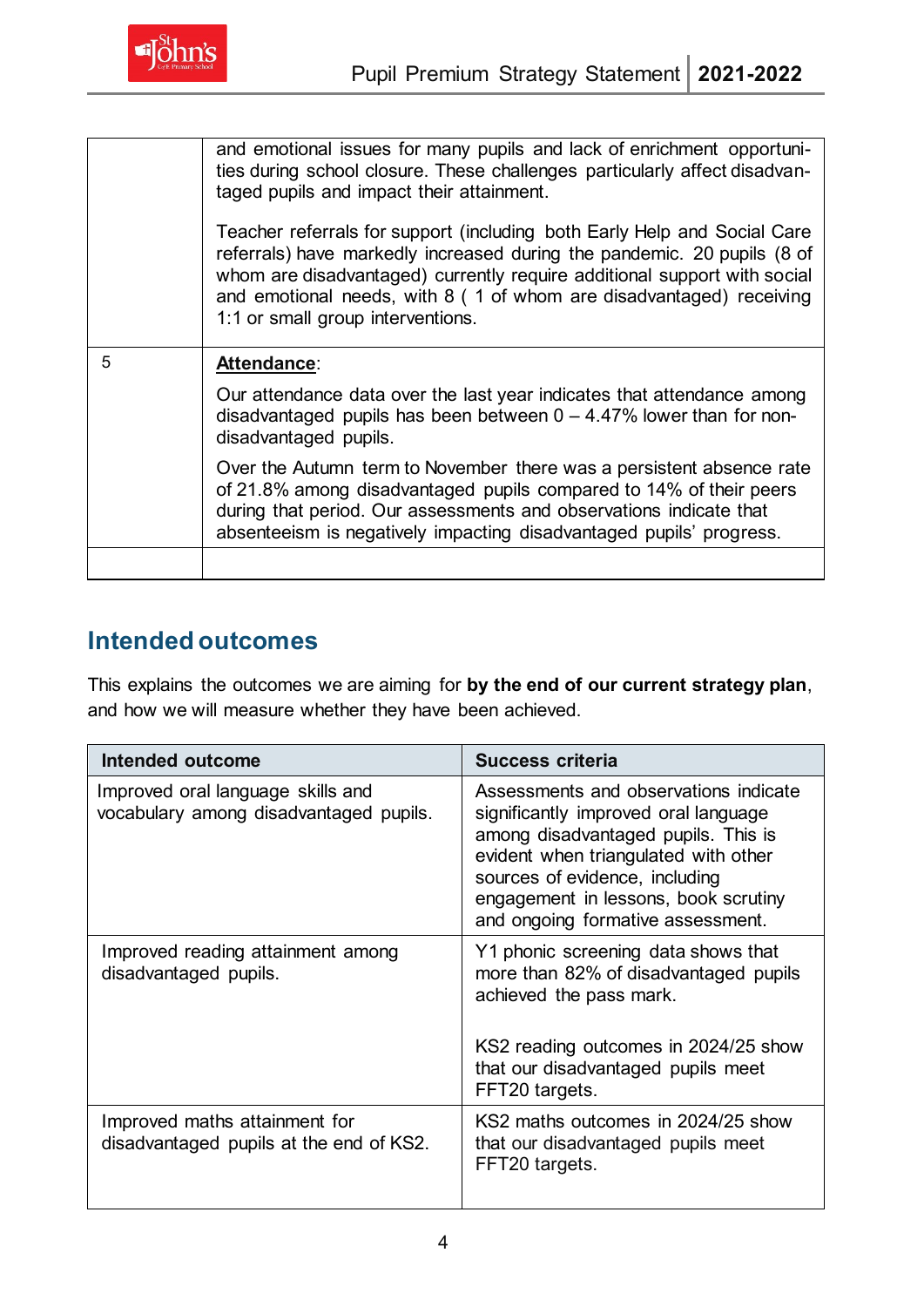

| To achieve and sustain improved<br>wellbeing for all pupils in our school,<br>particularly our disadvantaged pupils. | Sustained high levels of wellbeing from<br>2024/25 demonstrated by:                                                                                                                                                                                                                                                                                                            |  |
|----------------------------------------------------------------------------------------------------------------------|--------------------------------------------------------------------------------------------------------------------------------------------------------------------------------------------------------------------------------------------------------------------------------------------------------------------------------------------------------------------------------|--|
|                                                                                                                      | qualitative data from student voice,<br>student and parent surveys, teacher<br>observations and behaviour monitor-<br>ing.                                                                                                                                                                                                                                                     |  |
|                                                                                                                      | a significant reduction in attendees in<br>consequence club and receiving an<br>internal/external exclusion                                                                                                                                                                                                                                                                    |  |
|                                                                                                                      | a significant increase in participation<br>in enrichment activities, particularly<br>among disadvantaged pupils                                                                                                                                                                                                                                                                |  |
| To achieve and sustain improved<br>attendance for all pupils, particularly our                                       | Sustained high attendance from 2024/25<br>demonstrated by:                                                                                                                                                                                                                                                                                                                     |  |
| disadvantaged pupils.                                                                                                | the overall absence rate for all pupils<br>being no more than 5%, and the at-<br>tendance gap between disadvan-<br>taged pupils and their non-disadvan-<br>taged peers being reduced by 4%.<br>the percentage of all pupils who are<br>persistently absent being below<br>10%% and the figure among disad-<br>vantaged pupils being no more than<br>5% lower than their peers. |  |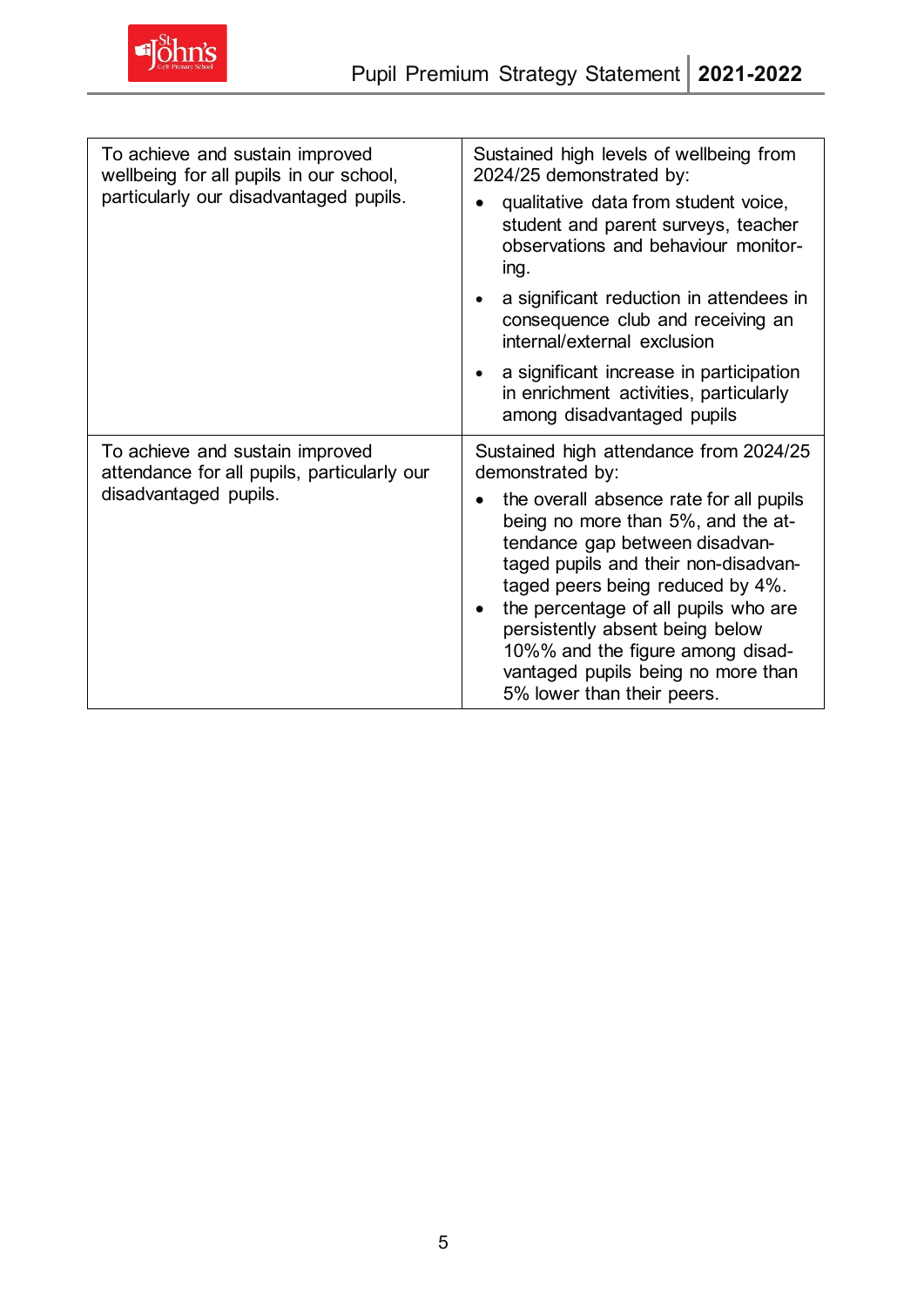### **Activity in this academic year**

This details how we intend to spend our pupil premium (and recovery premium funding) **this academic year** to address the challenges listed above.

#### **Teaching (for example, CPD, recruitment and retention)**

Budgeted cost: **£26,105**

| <b>Activity</b>                                                                                                                                                                                                                                                                                                                    | <b>Evidence that supports this</b><br>approach                                                                                                                                                                                                                                                                                                                                                                   | Challenge number(s)<br>addressed |
|------------------------------------------------------------------------------------------------------------------------------------------------------------------------------------------------------------------------------------------------------------------------------------------------------------------------------------|------------------------------------------------------------------------------------------------------------------------------------------------------------------------------------------------------------------------------------------------------------------------------------------------------------------------------------------------------------------------------------------------------------------|----------------------------------|
| To deliver the Sounds<br>Write linguistic<br>phonics programme<br>consistently to pupils<br><b>YR-2.</b><br>To provide staff with<br>Sounds Write training<br>to enable them to<br>effectively implement<br>the programme across<br>EY and KS1<br>To align the reading<br>scheme books to the<br>Sounds Write phonics<br>programme | Phonics approaches have a<br>strong evidence base that<br>indicates a positive impact on<br>the accuracy of word reading<br>(though not necessarily<br>comprehension), particularly for<br>disadvantaged pupils:<br>Phonics   Toolkit Strand  <br><b>Education Endowment</b><br>Foundation   EEF                                                                                                                 | 1<br>$\overline{2}$              |
| Enhancement of our<br>maths teaching and<br>curriculum planning in<br>line with DfE and EEF<br>guidance.<br>We will fund teacher<br>release time to<br>embed key elements<br>of guidance in school<br>and to access Maths<br>Hub resources and<br>CPD (including<br><b>Teaching for Mastery</b><br>training).                      | The DfE non-statutory guidance<br>has been produced in conjunc-<br>tion with the National Centre for<br>Excellence in the Teaching of<br>Mathematics, drawing on evi-<br>dence-based approaches:<br>Maths guid-<br>ance KS 1 and 2.pdf (publish-<br>ing.service.gov.uk)<br>The EEF guidance is based on a<br>range of the best available evi-<br>dence:<br><b>Improving Mathematics in Key</b><br>Stages 2 and 3 | 3                                |
| Training for staff to<br>ensure DEMAT<br>assessments are<br>interpreted and                                                                                                                                                                                                                                                        | Standardised tests can provide<br>reliable insights into the specific<br>strengths and weaknesses of<br>each pupil to help ensure they                                                                                                                                                                                                                                                                           | 3                                |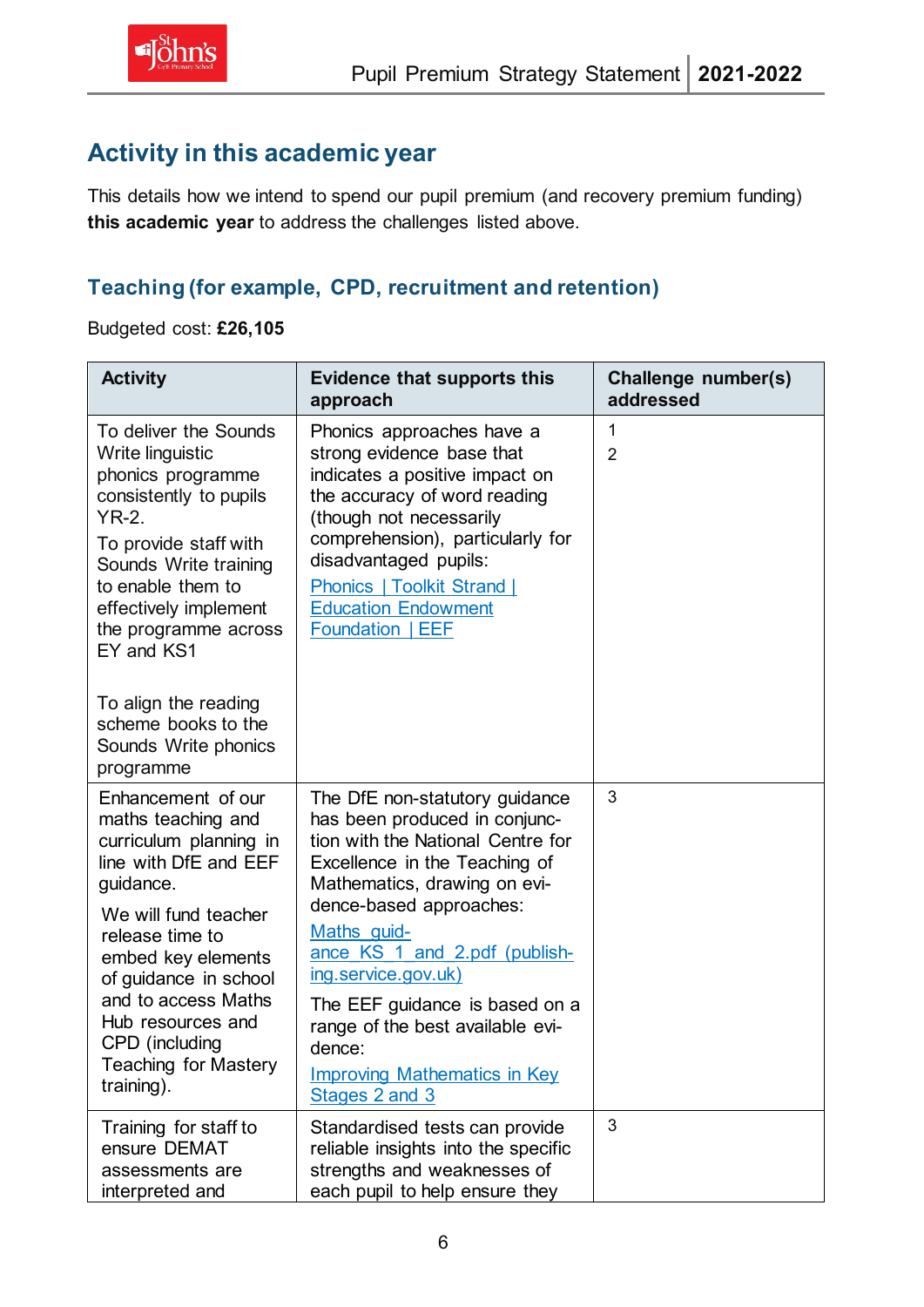| administered<br>correctly.                                                                                                                        | receive the correct additional<br>support through interventions or<br>teacher instruction:                                        |   |
|---------------------------------------------------------------------------------------------------------------------------------------------------|-----------------------------------------------------------------------------------------------------------------------------------|---|
|                                                                                                                                                   | <b>Standardised tests   Assessing</b><br>and Monitoring Pupil Progress  <br><b>Education Endowment</b><br><b>Foundation   EEF</b> |   |
| To improve the<br>quality of the<br>curriculum through<br>staff attendance at<br>CPD associated to<br>the PKC Curriculum                          | A knowledge rich curriculum<br>provides a sequenced, specified<br>and valued curriculum based<br>around the principles of PKC.    | 3 |
| To improve the<br>quality of our broad<br>and balanced<br>curriculum through<br>staff<br>training/development<br>sessions/strategic<br>monitoring | Staff training impacts on the quality<br>of our curriculum through CPD and<br>regular monitoring.                                 |   |

### **Targeted academic support (for example, tutoring, one-to-one support structured interventions)**

#### Budgeted cost: £56,314

| <b>Activity</b>                                                                                                                                                                                      | <b>Evidence that supports this</b><br>approach                                                                                                                                                                                                                                                                              | <b>Challenge</b><br>number(s)<br>addressed |
|------------------------------------------------------------------------------------------------------------------------------------------------------------------------------------------------------|-----------------------------------------------------------------------------------------------------------------------------------------------------------------------------------------------------------------------------------------------------------------------------------------------------------------------------|--------------------------------------------|
| To identify and<br>support the needs of<br>individual PP families<br>to include<br>engagement with<br>Social Care and Early<br>Help through the<br>employment of the<br>school's Learning<br>Mentor. | The average impact of the Parental<br>engagement approaches is about an<br>additional four months' progress<br>over the course of a year. There are<br>also higher impacts for pupils with<br>low prior attainment.<br><b>Parental Engagement   Toolkit</b><br><b>Strand Education Endowment</b><br><b>Foundation   EEF</b> | 4,5                                        |
| To support the<br>deployment of<br>teachers, HLTAs and<br>teaching assistants to<br>work on targets from<br>the children's APDR,                                                                     | Tuition targeted at specific needs<br>and knowledge gaps can be an ef-<br>fective method to support low attain-<br>ing pupils or those falling behind,<br>both one-to-one:                                                                                                                                                  | 3,4                                        |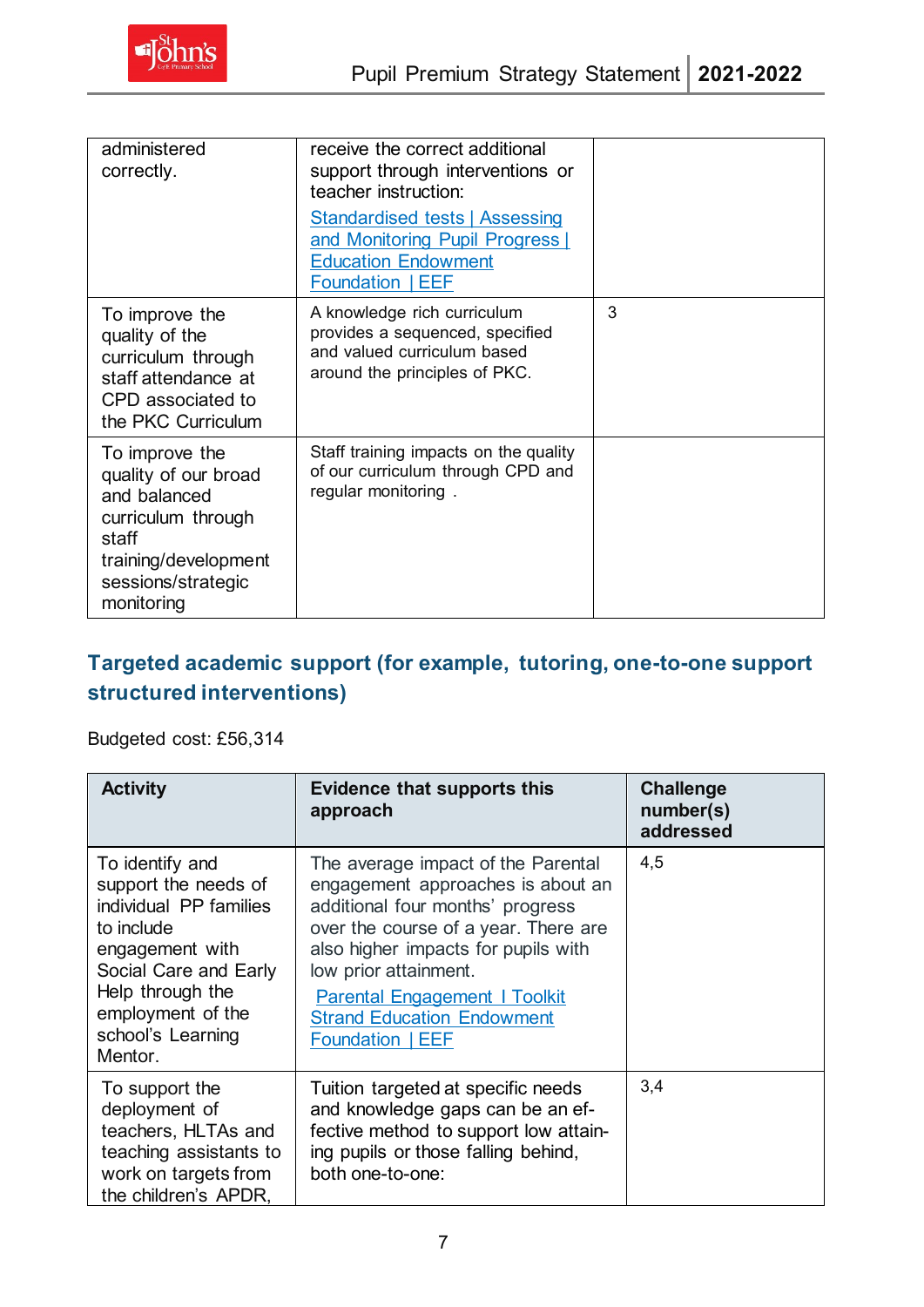

| grouping children<br>wherever possible.<br>To provide strategies,<br>as detailed in the<br>class provision maps<br>used to accelerate<br>progress of learners,<br>including booster<br>groups for Year 6<br>precision teaching,<br>Speech and<br>language, Sounds<br>Write interventions<br>(50 hours per week).<br>Use of National<br><b>Tutoring Programme</b><br>to tutor children in key<br>areas (6 hours per | One to one tuition   EEF (educa-<br>tionendowmentfoundation.org.uk)<br>And in small groups:<br>Small group tuition   Toolkit Strand  <br><b>Education Endowment Foundation</b><br>EEF                                                                                                                                                        |                          |
|--------------------------------------------------------------------------------------------------------------------------------------------------------------------------------------------------------------------------------------------------------------------------------------------------------------------------------------------------------------------------------------------------------------------|----------------------------------------------------------------------------------------------------------------------------------------------------------------------------------------------------------------------------------------------------------------------------------------------------------------------------------------------|--------------------------|
| week phonics/reading<br>focus)                                                                                                                                                                                                                                                                                                                                                                                     |                                                                                                                                                                                                                                                                                                                                              |                          |
| To build pupils' social<br>and emotional<br>wellbeing and<br>resilience by<br>engagement with<br>Learning Mentor. To<br>purchase any<br>supporting materials<br>and resources for<br>Nurture support<br>sessions.                                                                                                                                                                                                  | There is extensive evidence associat-<br>ing childhood social and emotional<br>skills with improved outcomes at<br>school and in later life (e.g., improved<br>academic performance, attitudes, be-<br>haviour and relationships with peers):<br><b>EEF Social and Emotional Learn-</b><br>ing.pdf(educationendowmentfounda-<br>tion.org.uk) | $\overline{\mathcal{A}}$ |

#### **Wider strategies (for example, related to attendance, behaviour, wellbeing)**

#### Budgeted cost: £41,584

| <b>Activity</b>                                               | Evidence that supports this approach                                                                           | <b>Challenge</b><br>number(s)<br>addressed |
|---------------------------------------------------------------|----------------------------------------------------------------------------------------------------------------|--------------------------------------------|
| Support for<br>educational visits<br>(day trips and           | Outdoor adventure learning studies<br>report wider benefits in terms of self-<br>confidence and self-efficacy. | 4                                          |
| residential) and<br>attendance at extra-<br>curricular clubs. | <b>Outdoor Education   Toolkit Strand  </b><br><b>Education Endowment Foundation  </b><br>EEF                  |                                            |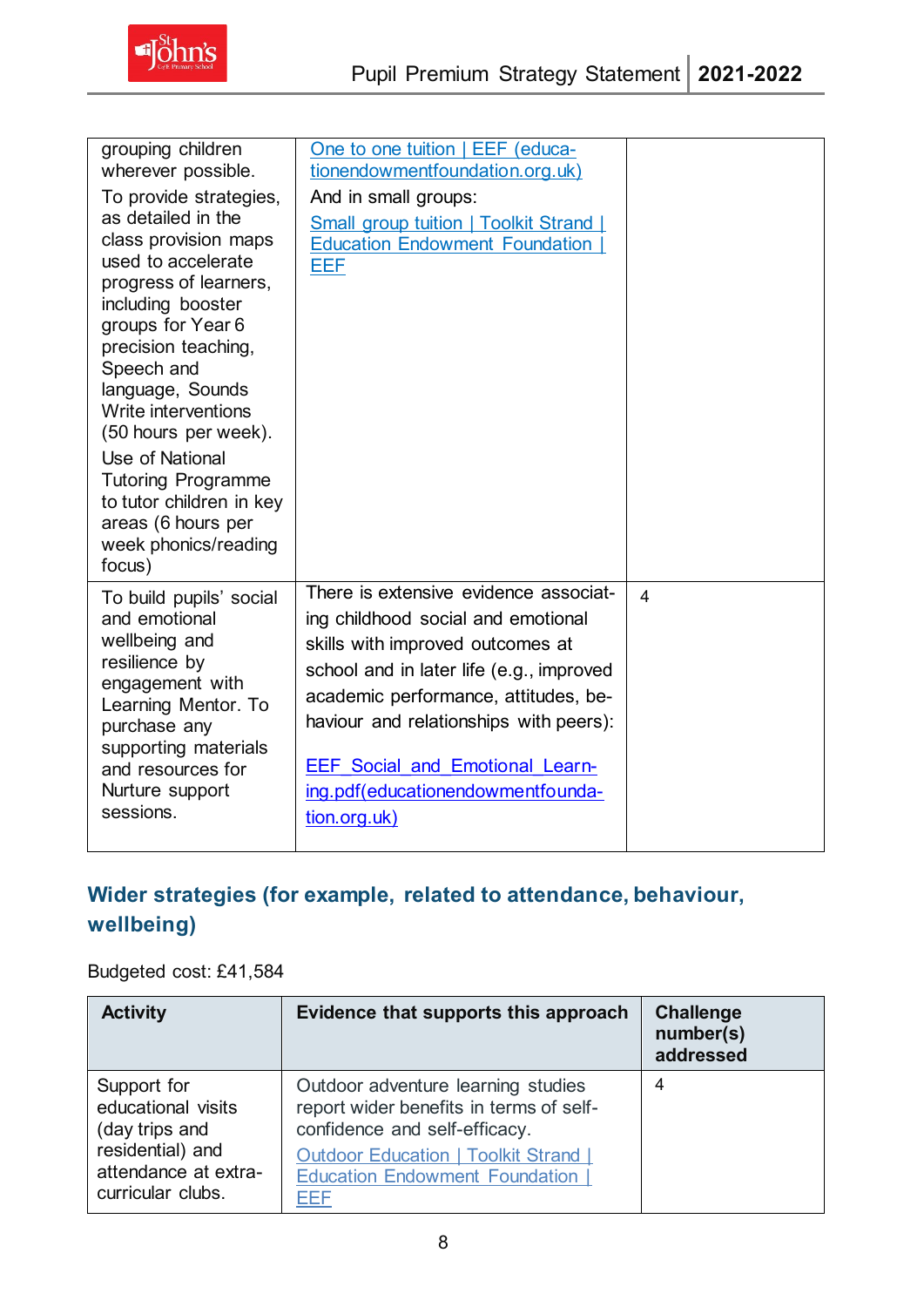| Support for PP<br>children to attend<br>the HAF programme<br>during the Christmas<br>period                                                                                                                                                                                |                                                                                                                                                                                                                                                                                                                                                                                                                                                                                                                    |     |
|----------------------------------------------------------------------------------------------------------------------------------------------------------------------------------------------------------------------------------------------------------------------------|--------------------------------------------------------------------------------------------------------------------------------------------------------------------------------------------------------------------------------------------------------------------------------------------------------------------------------------------------------------------------------------------------------------------------------------------------------------------------------------------------------------------|-----|
| Subsidise music<br>tuition for one term<br>for every PP child                                                                                                                                                                                                              | The impact of arts participation on other<br>areas of academic learning appears to<br>be positive<br><b>Arts Participation   Toolkit Strand  </b><br><b>Education Endowment Foundation   EEF</b>                                                                                                                                                                                                                                                                                                                   | 4   |
| To provide<br>individual and group<br>nurture sessions for<br>children with social<br>and emotional<br>needs.<br>Well-being groups<br>led by SENCO/LM<br>e.g. Emotional<br>Regulation,<br>Nurturing<br>Lunchtimes, Lego<br>Therapy, Forest<br>Schools, outdoor<br>learning | The average impact of successful SEL<br>interventions is an additional four<br>months' progress over the course of<br>a year.<br>Social & Emotional Learning   Toolkit<br><b>Strand   Education Endowment</b><br><b>Foundation   EEF</b><br>The average impact of the engaging in<br>physical activity interventions and<br>approaches is about an additional one<br>month's progress over the course of<br>a year.<br><b>Physical Activity   Toolkit Strand  </b><br><b>Education Endowment Foundation</b><br>EEF | 4,5 |
| To offer parents of<br>PP children<br>resources including<br>school uniform and<br>PE kit.                                                                                                                                                                                 | School uniform supports the<br>development of a whole school ethos<br>and therefore supports discipline and<br>motivation.<br><b>School Uniform   Toolkit Strand  </b><br><b>Education Endowment Foundation  </b><br>EEF                                                                                                                                                                                                                                                                                           | 4,5 |
| To offer parents pf<br>PP children access<br>to Breakfast Club                                                                                                                                                                                                             | Increased uptake in breakfast club since<br>extended time, PP children attending<br>regularly.<br>Healthy and nutritious breakfast offered<br>daily.                                                                                                                                                                                                                                                                                                                                                               | 4,5 |
| To provide laptops,<br>broadband and data<br>sim cards to support                                                                                                                                                                                                          | Procedure in place to support children with<br>access during isolation/lockdown.                                                                                                                                                                                                                                                                                                                                                                                                                                   |     |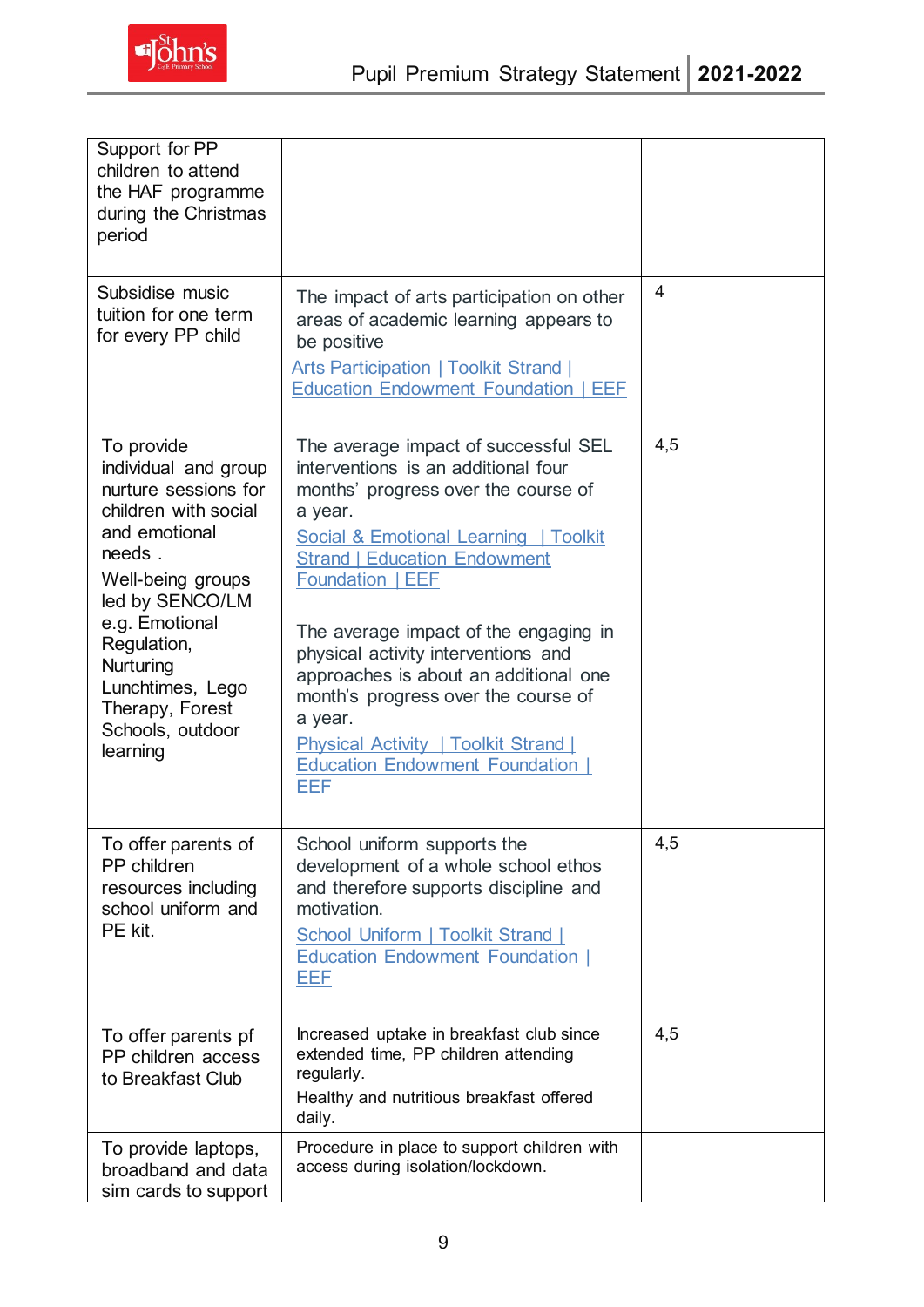

| access to remote<br>learning.                                                                                                                                                                                     |                                                                                                                                                                                                                                                                                                                                              |                |
|-------------------------------------------------------------------------------------------------------------------------------------------------------------------------------------------------------------------|----------------------------------------------------------------------------------------------------------------------------------------------------------------------------------------------------------------------------------------------------------------------------------------------------------------------------------------------|----------------|
| Whole staff training<br>on behaviour<br>management and<br>anti-bullying<br>approaches with the<br>aim of developing<br>our school ethos<br>and improving<br>behaviour across<br>school.                           | Both targeted interventions and<br>universal approaches can have positive<br>overall effects:<br>Behaviour interventions   EEF<br>(educationendowmentfoundation.org.uk)                                                                                                                                                                      | 3,4            |
| Contingency fund<br>for acute issues.                                                                                                                                                                             | Based on our experiences and those of<br>similar schools to ours, we have<br>identified a need to set a small amount<br>of funding aside to respond quickly to<br>needs that have not yet been identified.                                                                                                                                   |                |
| To build pupils'<br>social and<br>emotional wellbeing<br>and resilience by<br>engagement with<br>Learning Mentor. To<br>purchase any<br>supporting materials<br>and resources for<br>Nurture support<br>sessions. | There is extensive evidence associating<br>childhood social and emotional skills with<br>improved outcomes at school and in later<br>life (e.g., improved academic perfor-<br>mance, attitudes, behaviour and relation-<br>ships with peers):<br><b>EEF Social and Emotional Learn-</b><br>ing.pdf(educationendowmentfounda-<br>tion.org.uk) | $\overline{4}$ |
| To provide outdoor<br>learning<br>experiences and life<br>skills in a safe<br>structured<br>environment                                                                                                           | Forest Schools develops self-regulation<br>skills, build resilience, increases motiva-<br>tion and concentration and improves<br>problem solving.                                                                                                                                                                                            |                |
| To monitor<br>attendance                                                                                                                                                                                          | Monitoring attendance is underpinned by<br>high expectations and core values.                                                                                                                                                                                                                                                                |                |

# **Total budgeted cost: £124,220**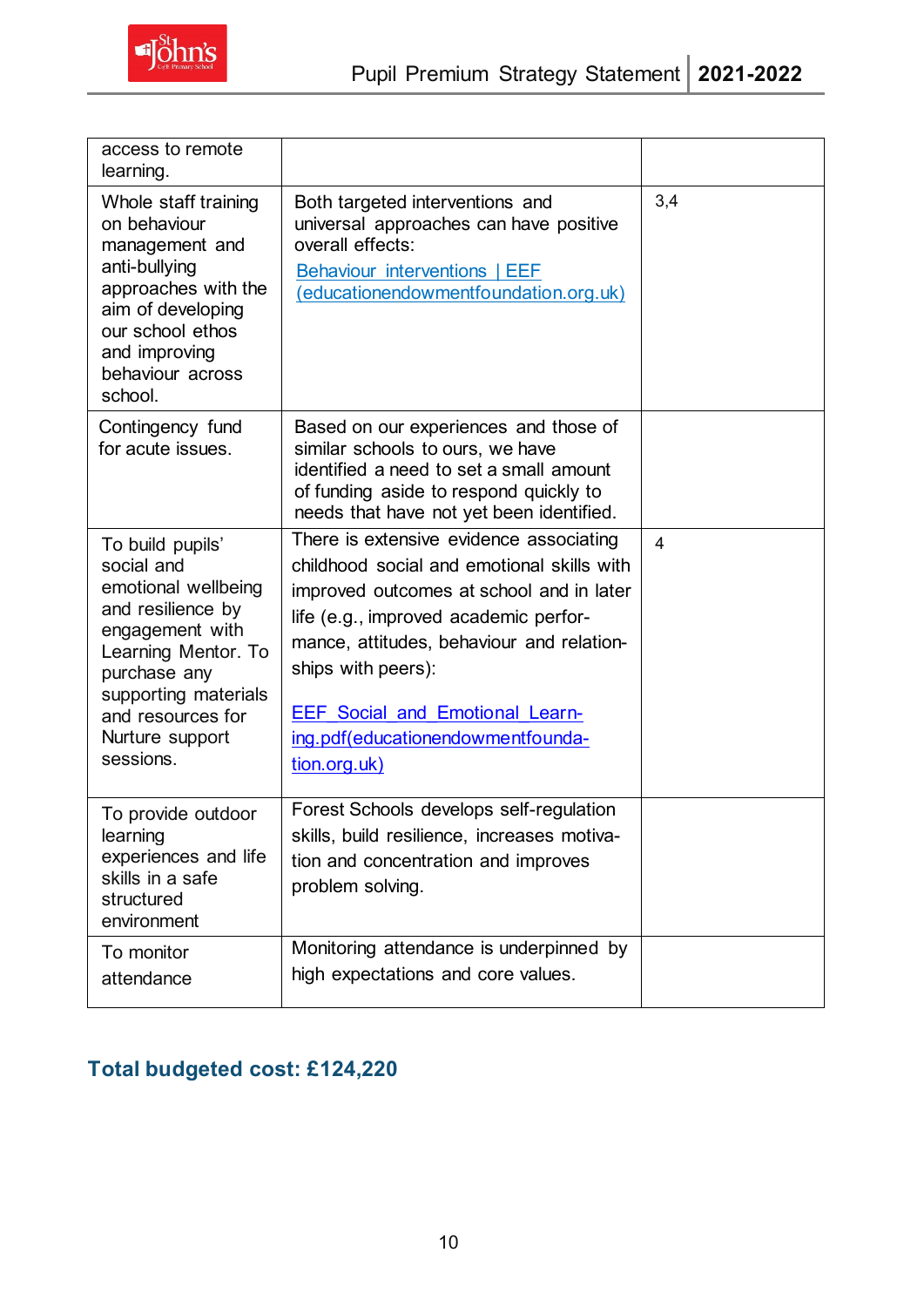# **Part B: Review of outcomes in the previous academic year**

#### **Pupil premium strategy outcomes**

This details the impact that our pupil premium activity had on pupils in the 2020 to 2021 academic year.

*Due to COVID-19, performance measures have not been published for 2020 to 2021, and 2020 to 2021 results will not be used to hold schools to account. Given this, please point to any other pupil evaluations undertaken during the 2020 to 2021 academic year, for example, standardised teacher administered tests or diagnostic assessments such as rubrics or scales.*

#### **Externally provided programmes**

*Please include the names of any non-DfE programmes that you purchased in the previous academic year. This will help the Department for Education identify which ones are popular in England*

| Programme                          | <b>Provider</b>         |
|------------------------------------|-------------------------|
| Primary Knowledge Curriculum (PKC) | Knowledge Schools Trust |
| Sounds Write Phonics               | Sounds Write            |
| <b>White Rose Maths</b>            | White Rose              |
| Number Sense Maths                 | Number Sense Maths Ltd  |